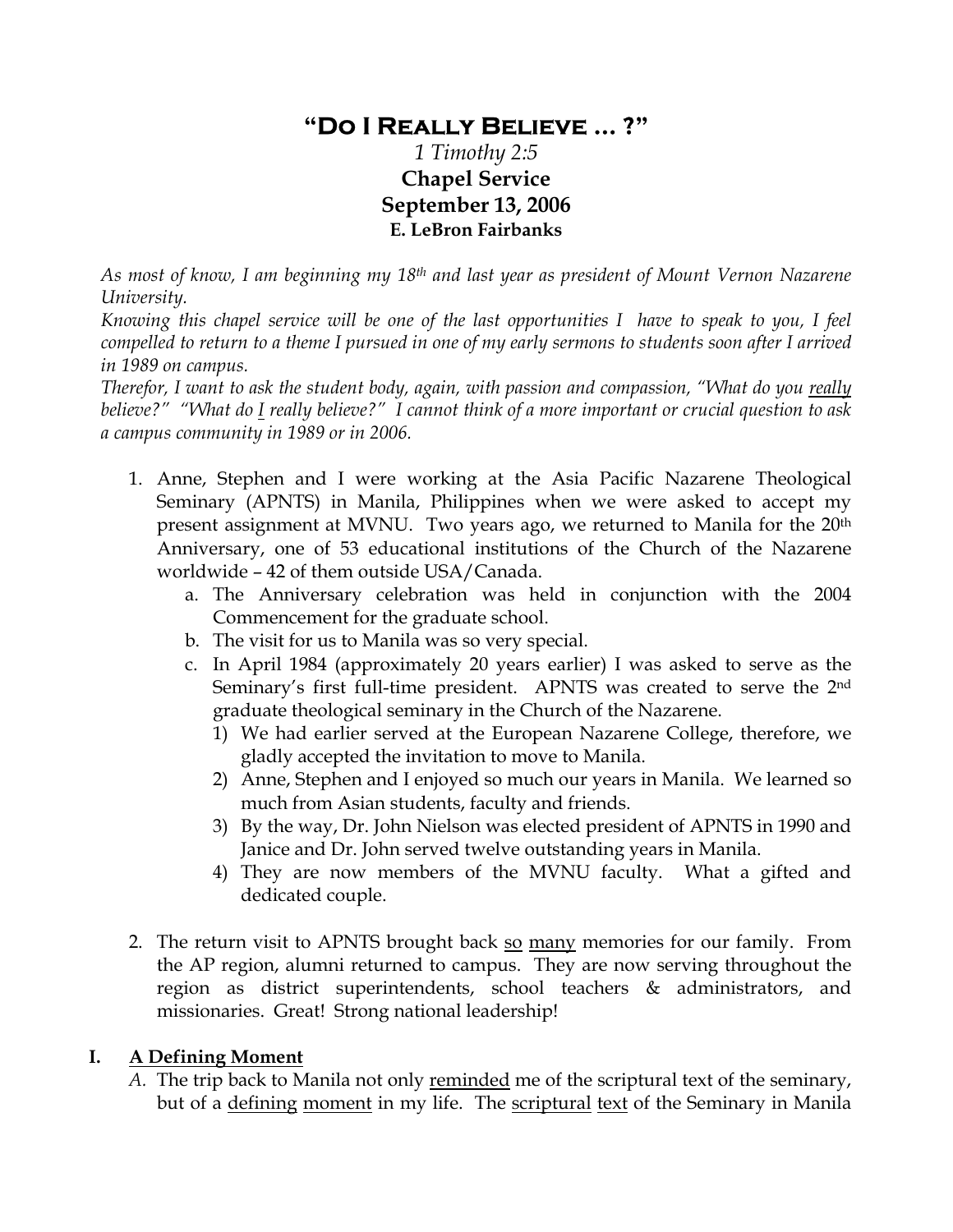is 1 Timothy 2:5, *"There is one God and one mediator between God and men, the person Jesus Christ."* 

- B. Trips to two Asian countries and to the subcontinent of India during one year while I was serving as the APNTS President brought me face to face with the profound implications of this passage, and forced me to grapple with the question: "What do I really believe?"
	- 1. In June 1987, Anne, Stephen, and I spent a few days in Bangkok, Thailand. Although our nights were spent at the Alliance Church Guest House, the days were filled with visiting theological institutions and Buddhist temples. Never had we visited a country so predominantly Buddhist in orientation. Buddhist temples in Bangkok are as common as Christian churches in many North American countries. We saw more idols to Buddha than I ever dreamed possible. A tour guide evangelistically proclaimed to us the merits of Buddhism.

I returned to APNTS with a burning question within me. Do I really believe that there is only one God, and one mediator between God and men, the person Jesus Christ?

2. Several weeks later, I was in Yogyakarta, Indonesia, to speak at the Commencement exercises of the Indonesian Nazarene Bible College, and to the Indonesian pastors and wives at a retreat following the commencement service. Very early in the morning on my first day in Indonesia, I heard the distinct sounds coming from the Muslim mosques. Rather abruptly, I was reminded of the fact that approximately 80 percent of the approximately 245 million people in Indonesia are Muslims. Evidence of this vivid truth was found throughout the country and at all levels of government.

Again, I returned to my office on the APNTS campus with the searching question pounding deep within me. Do I really believe that "there is only one God and one mediator between God and men, the person, Christ Jesus?"

- 3. In November 1987, I traveled to India to visit our educational institutions in the country as a member of the steering committee of the quadrennial Education Commission of the Church of the Nazarene. Immediately, I was thrust into a culture where approximately 80 percent of the over 1 billion Indians espouse the Hindu philosophy of life. I listened to the people and watched them in the exercise of their religious faith.
- 4. Again, I returned to campus shaken by the experiences in India. On my knees, I asked myself the question for the third time. Do I really **believe** (not just with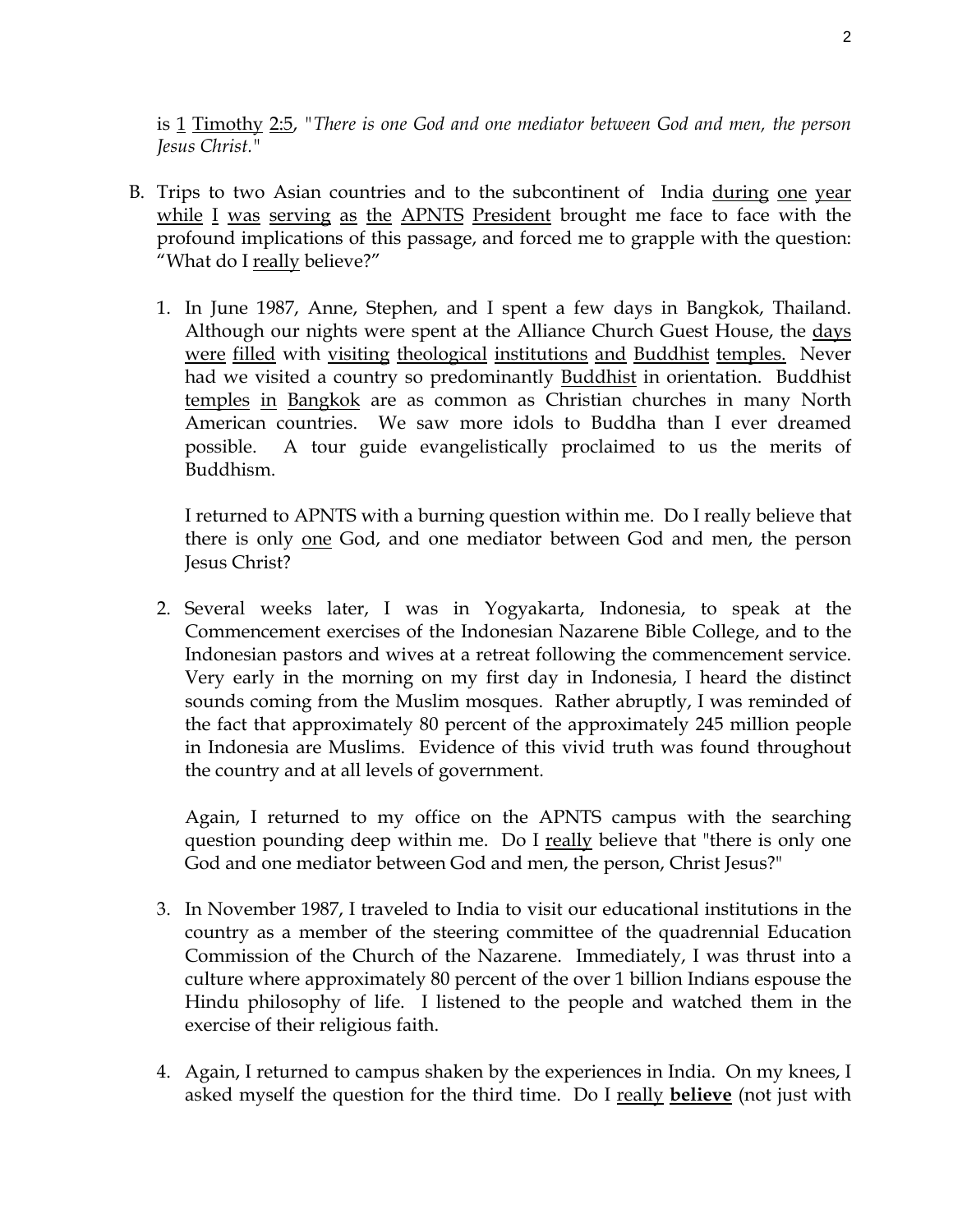my head, but with my heart) that "there is only one God and one mediator between God and men - the person Jesus Christ?"

- a. Is Christianity a "**cultural**" religious system for westerners alongside several world religions, all of which lead to a god, or is Christianity and its message the **only** means by which sinful people can be reconciled to a holy God? Is Jesus one of many prophets, or is He the only way, truth, and life? Is Jesus the Lord of **all**, or one among **many**?
- b. If my answer was no, then
	- 1) the life of holiness is unnecessary, and
	- 2) the entire rationale and motivation for our evangelism mandate and for the world mission enterprise collapses.
- c. If my answer was yes, I must come to grips with the call to Christian holiness in my life and the Christian commission to "go into all the world and make disciples ...." On my knees, I reaffirmed my convictional belief that "Jesus is Lord of creation and He is Lord of my life."
- d. To respond positively to this question **meant** that all of my thoughts, behavior, words and actions must be judged by the conviction that "there is only one God, and one mediator between God and men, the person Jesus Christ." The call to holiness is embedded in this conviction. My life must be "wholly" consumed with a passion to communicate convictionally this truth at home and around the world.
- 5. I have come to see that all Christians must wrestle with these fundamental questions:
	- a. Do we really believe that there is only one God and one mediator between God and men - the person - Jesus Christ ?
	- b. If so, what are the life implications of this faith conviction for us?
- 6. On my knees, three life implications burned within me!

#### **II. Three Life Implications**

- A. *Implication #1:* We must take seriously the distinctives of **our Christian faith**. What do we really believe about God? Humankind? Sin? Salvation? Do we know the Articles of Faith for the Christian? Have we memorized the Apostles Creed? Are we prepared to give an answer to everyone who asks us to give the reason for the hope that we have? (I Peter 3:15).
	- 1. We must become familiar with key biblical passages which outline our faith convictions such as Peter's sermon in Acts 2; Peter and John's response before the Sanhedrin in Acts 4; Stephen's speech before the Sanhedrin in Acts 7; and Paul's speech before King Agrippa in Acts 26!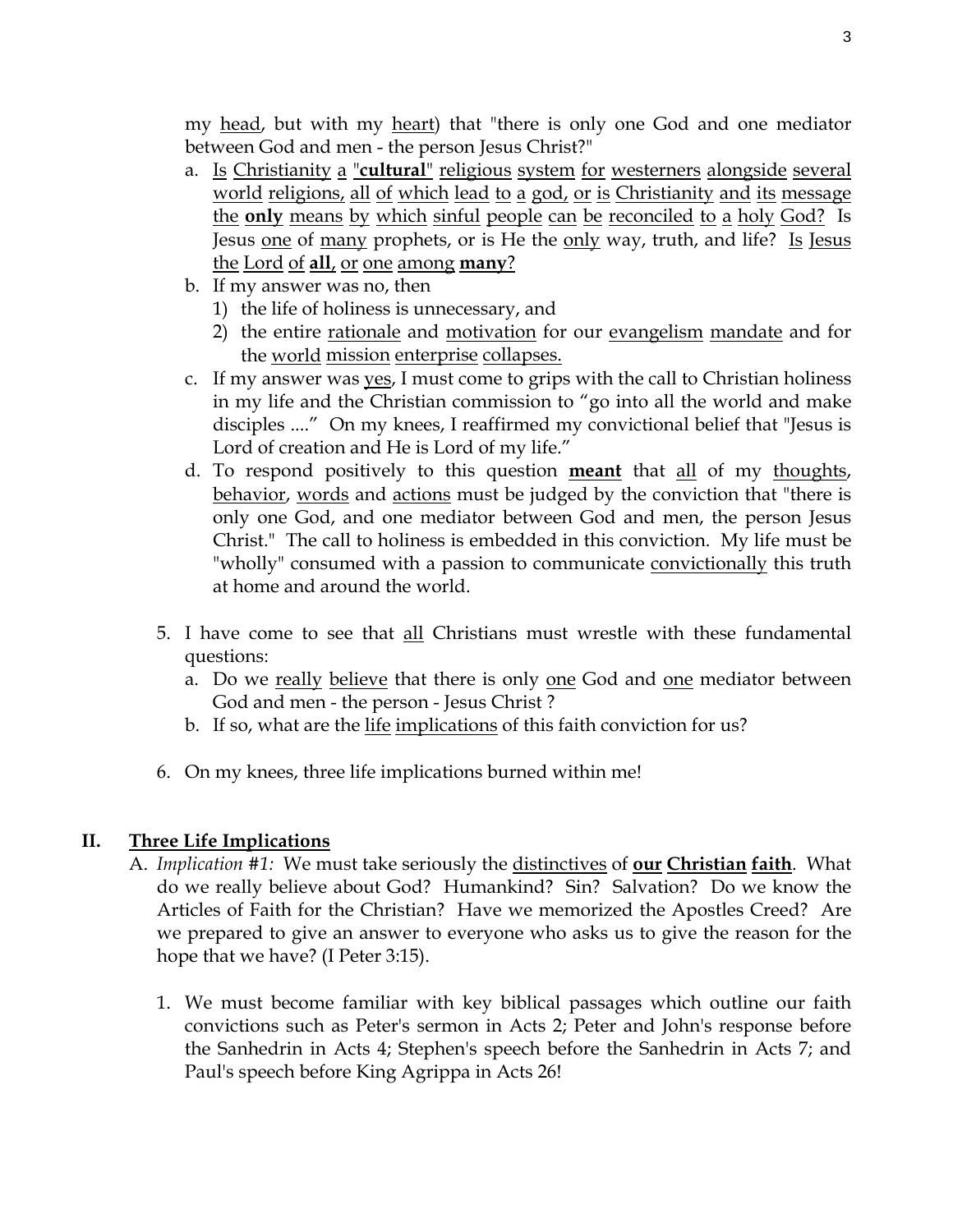- 2. What is the basis for a "Christ-centered" faith and a "Christ-centered" education? In increasing ways, if we believe, really believe, we must come to affirm and understand the distinctiveness of the Christian faith.
- 3. MVNU unapologetically requires courses to be taken by our students on the "History and Faith of the Biblical Communities," and "Christian Beliefs." The freshmen course, "Introduction to the Christian Liberal Arts Experience" is designed to provide an elementary rationale as to why we are passionate about Christian higher education, as well as to assist students in adjusting to life and study on a collegiate campus.
- 4. MVNU faculty, staff and administration seeks to model to students a commitment to local church involvment through systematic attendance in worship services, Sunday School classes, and small group Bible studies.
- 5. We must take more seriously the distinctives of the Christian faith … if we believe, really believe, that there is only one God, and one mediation between God and men, the person, Jesus Christ.
- B. *Implication #2:* We must increasingly become global Christians and know the distinctives of the various national religions and contemporary cults. What do we know about Islam? Buddhism? Shintoism?

We must increasingly understand the distinctives of these "religions" and cults in order to defend the foundation of our Christan faith when confronted with these challenges from national religions. We must be prepared to discuss our faith with clarity and challenge the foundations and assumptions of those philosophies which contradict Christian theology.

- 1. Are you aware that Islam is the fastest growing religion in America and around the world?
- 2. Again, we must become world Christians and know the distinctives of the various national religions and cults.
- 3. It is not our task to convert persons of other religious faiths to Christianity. However, we are called to give witness to and passionately communicate the Christian faith in a way that individuals with no background to Christainity can relate to and understand our faith.
- C. *Implication #3:* Finally, if we really believe that "there is only one God..." then we must find specific ways to translate Christian belief into action. Our thoughts, values, priorities, attitudes, behavior, and worldview must be shaped by this conviction.
	- 1. MVNU academic courses seek to integrate our Christian faith to the learning of the various disciplines. This is why Campus Ministry trips and Off Campus Study programs at home and abroad are so important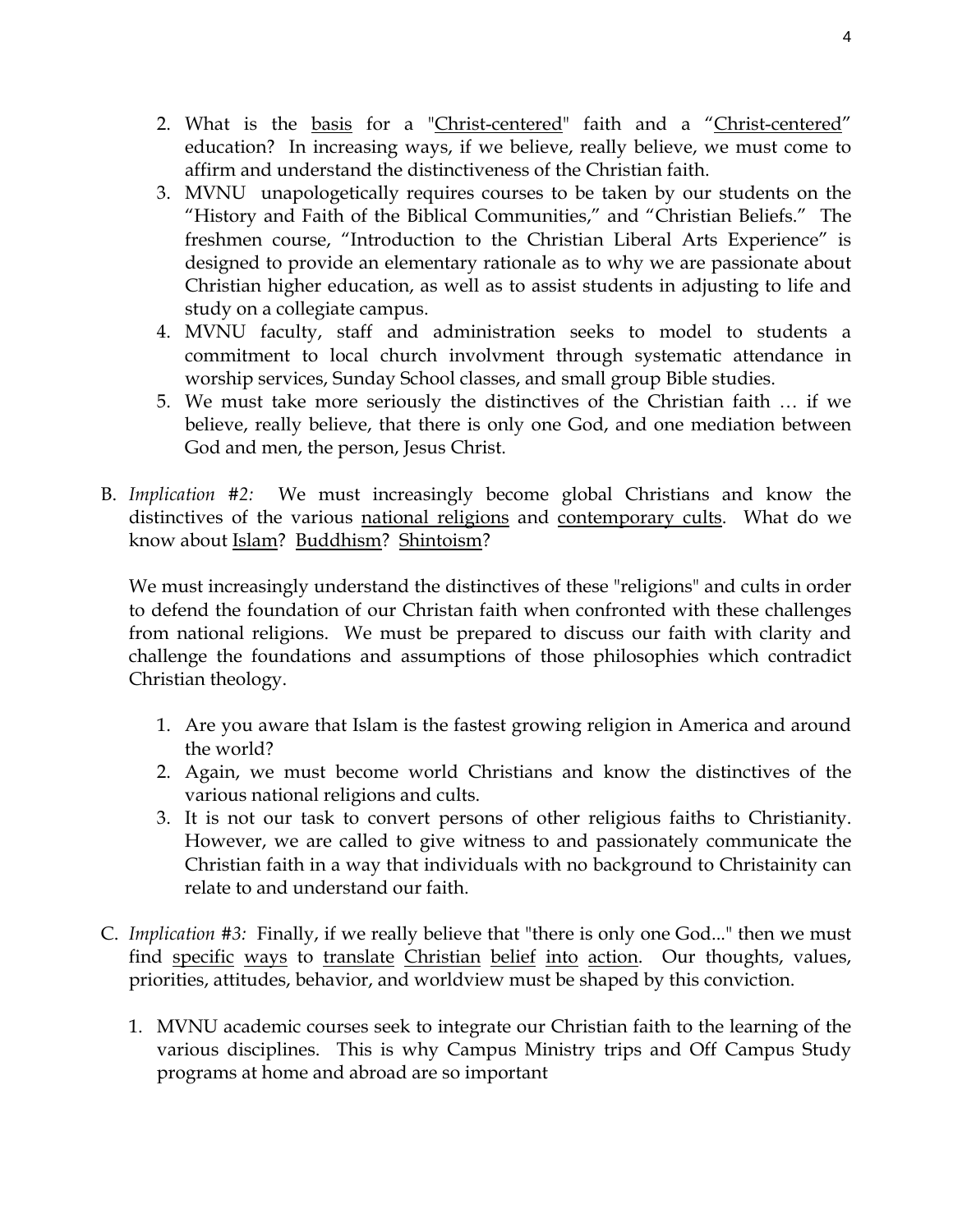- a. for MVNU students, faculty and staff and
- b. for local church members.
- c. Through these study and work opportunities, our vision of the world is enlarged. We are reminded that the world – the whole world – is the arena of God's concern. Red, yellow, black and white, all are precious in His sight.
- 2. Seek out specific ways by which you can draw a line in the sand and say, *"Yes, I believe...therefore, I will do this...and not this."*
- 3. We need small but tangible opportunities to step out ... and affirm our faith...in ways that put our testimony on the line and in ways that give concrete expression to our belief.

A very small step for you could be to make a new commitment to our chapel services each week. Before each service ask the Lord to teach you a new truth about Christian faith and life. Determine to listen intently and participate fully in the service. Seek not to be a distraction to others around you. Believe that God can speak to you and others in chapel services when the music and speakers may not at first appeal to you. Determine to attend every chapel service you can with an open heart to God and others. Be an example as a believer to those in the chapel service who have not yet come to a personal faith in Jesus Christ.

If you can, participate in off campus study programs or campus ministry trips oversees. You can be intentional about exploring opportunities to work and study oversees as well as in the large urban cities or the very rural communities within the United States.

And, every course on campus can be a means by which you enlarge your worldview and strengthen your faith that "there is one God and one mediator between God and men, the person, Jesus Christ.

- 4. There are approximately 800 million Hindus and over 300 million Muslims in Asia, in addition to the one billion Chinese who espouse Confucianism and Taoism. In fact, approximately one-half of the world population lives in Asia and the subcontinent of India, and only approximately three percent of this vast number profess Christianity.
- 5. Christians globally must confront these staggering truths with a united strategy to avoid "cheap grace;" to "give up small ambitions" in order to proclaim that Jesus is Lord - the only mediator between God and humankind.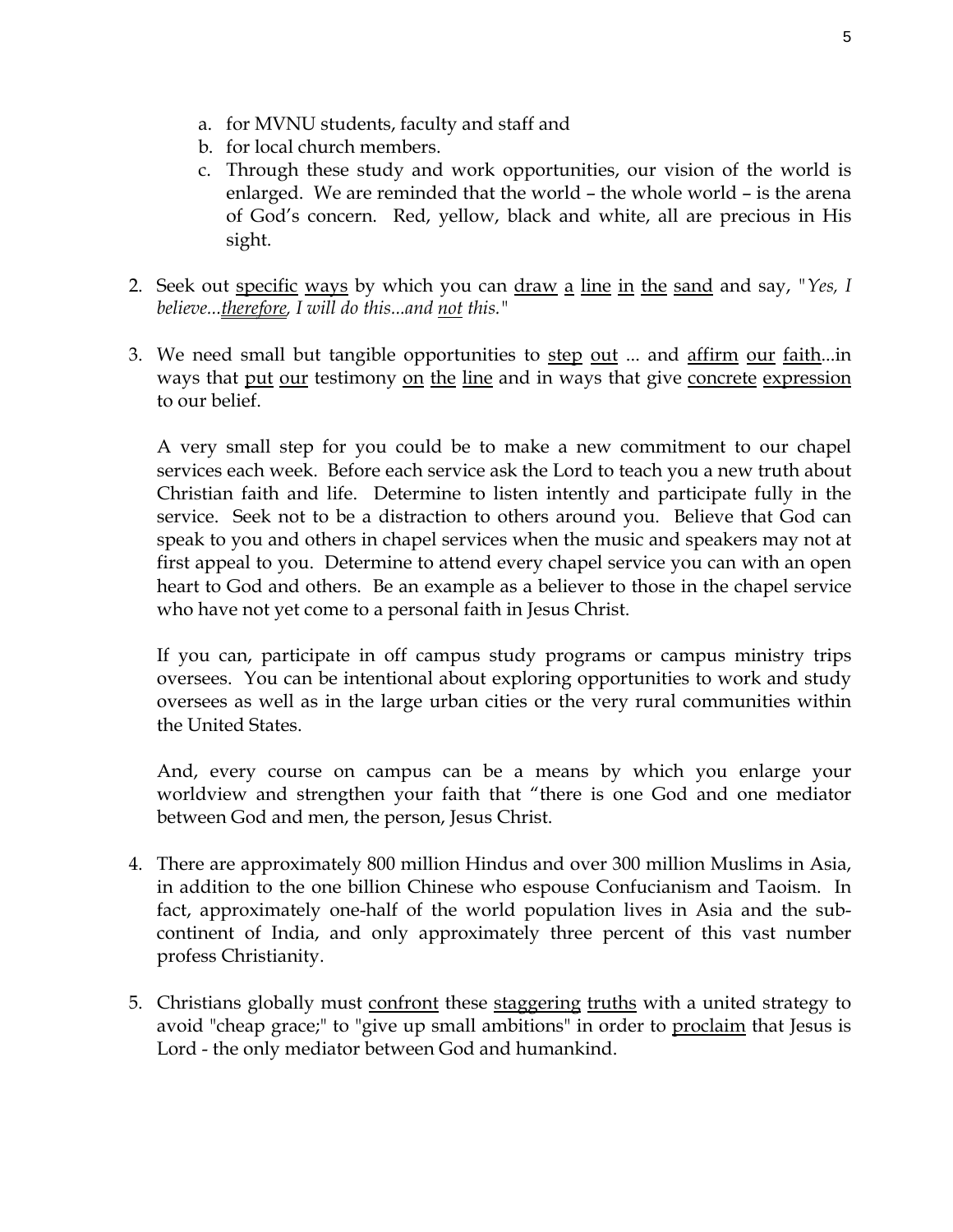6. Churchill is quoted as saying, "You make a living by what you get, you make a life by what you give." To what are you giving yourself? To what am I giving myself?

### **CONCLUSION**

1. Christians in Asia and the subcontinent of India taught me by word and deed that the simplicity of holiness and the mandate to "go … and make disciples …" is wrapped up in the chorus I heard Filipinos sing often,

*I'll say yes, Lord, yes, to Your will and to Your way. I'll say yes, Lord, yes, I will trust You and obey. When Your Spirit speaks to me, with my whole heart I'll agree, And my answer will be yes, Lord, yes.* 

2. To make this commitment demands a purity of heart that wills only one thing. A commitment to and lifestyle of holiness is the one foundation on which a life can be built that seeks to go, as the hymn so eloquently states, "where You want me to go, dear God, over mountain, on land, or sea, I'll say what You want me to say, dear Lord, I'll be what You want me to be."

> In Manila or Mount Vernon, In Columbus or Calcutta, In Nashville or Nirobi, To the rich or to the poor, In the cities or in the countryside,

At home or far away.

- 3. Increasingly, I want this to be my epitath. It must be, if by radical faith I convictionally believe - really believe - that *there is only one God, and one mediator between God and men, the person Jesus Christ...* 
	- And my deeply felt prayer for each one of you is that you will "Draw a line in the sand" and, by God's grace, emphatically and convictionally affirm that, "yes, I believe!"
- 4. The chorus to a song that was so used of God when Anne and I received the call in late 1977 to go to European Nazarene College goes like this:

Freely, freely you have received, Freely, freely give. Go in My name and because you believe, Others will know that I live.

5. Yes, I really believe and I am ready to draw a line in the sand, and go across campus or around the world with a convictional and foundational belief that "there is only one God and one mediator between God and men, the person, Jesus Christ."